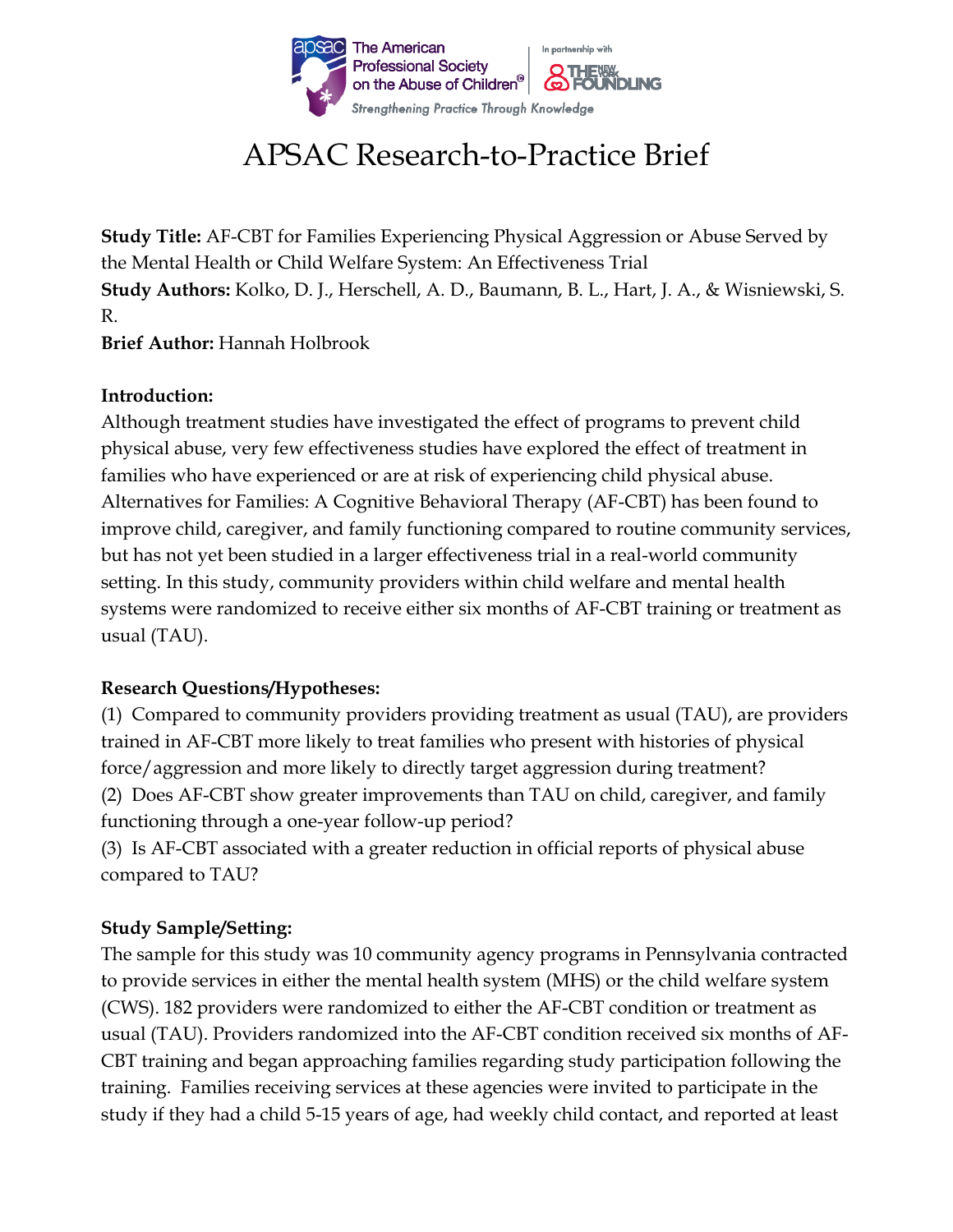one behavior related to physical force in the past 12 months. Families were excluded from the study if an adult had severe mental illness, substance abuse, or intellectual limitations. Enrolled families totaled 195 (AF-CBT = 122, TAU = 73). Provider outcome measures included rate of AF-CBT with families, and number and nature of treatment goals attained. Child outcome measures included overall dysfunction, minor assault, and posttraumatic stress. Caregiver outcome measures included positive parenting practices, anger and threats of physical force, physical abuse risk, and minor assault. Additional outcome measures included family dysfunction, family conflict, and official CWS reports of physical and emotional abuse.

### **Findings:**

AF-CBT showed many benefits over TAU, though benefits differed by type of service agency.

Mental health system providers trained in AF-CBT provided more service to families with anger, aggression, and/or abuse during treatment and follow-up than TAU providers. In the child welfare system, AF-CBT providers provided more service than TAU providers only at six months. In the mental health system only, AF-CBT cases showed greater reduction than TAU cases in child problems, physical assault directed to caregivers, family conflict, and abuse risk score. In the child welfare setting only, AF-CBT providers addressed more threats of physical force during treatment than TAU providers. However, caregiver use of threats only decreased (at a trend level) in the mental health system. Accordingly, in the child welfare setting, families with AF-CBT providers achieved more of their overall treatment goals and aggression-specific goals at 12 months than families TAU providers. In both mental health and child welfare service systems, AF-CBT cases showed a greater reduction in family dysfunction than TAU cases. AF-CBT cases also showed a significant reduction in the number child physical and emotional abuse reports from baseline to 18 months after baseline, whereas TAU cases did not.

### **Recommendation:**

Early evidence shows that families benefit from AF-CBT, and yet prior to this study, no large-scale effectiveness trial had been completed. Although it was necessary to randomize providers to different training conditions for this study, training many providers at the agency or community level is likely more sustainable over time. Existing strengths within systems and the providers who practice in those systems may influence outcomes. Mental health system providers had more educational training and job stability, whereas child welfare system providers had more experience with high risk families and more resources to support intensive interventions. Further research is needed to determine which agency